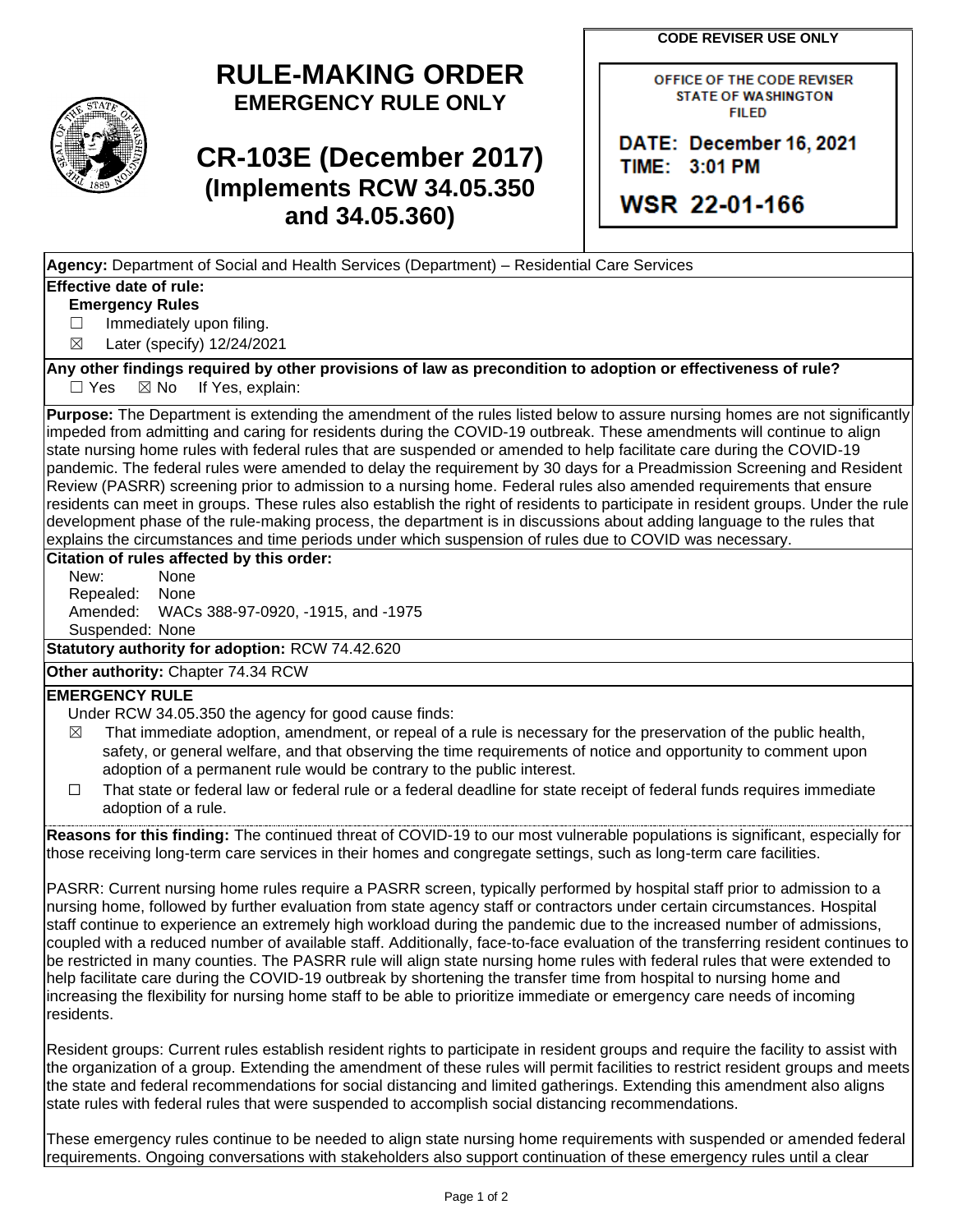timeline for reimplementation, consistent with federal reimplementation, is established The department filed a CR 101 under 21-11-062.

| If any category is left blank, it will be calculated as zero.<br>Note:                                                                                         |            |                |         |                |          |                 |
|----------------------------------------------------------------------------------------------------------------------------------------------------------------|------------|----------------|---------|----------------|----------|-----------------|
| No descriptive text.<br>Count by whole WAC sections only, from the WAC number through the history note.<br>A section may be counted in more than one category. |            |                |         |                |          |                 |
| The number of sections adopted in order to comply with:                                                                                                        |            |                |         |                |          |                 |
| Federal statute:                                                                                                                                               | <b>New</b> | $\overline{0}$ | Amended | $\overline{0}$ | Repealed | $\overline{0}$  |
| Federal rules or standards:                                                                                                                                    | <b>New</b> | 0              | Amended | 3              | Repealed | $\underline{0}$ |
| Recently enacted state statutes:                                                                                                                               | <b>New</b> | $\mathsf 0$    | Amended | 0              | Repealed | $\underline{0}$ |
| The number of sections adopted at the request of a nongovernmental entity:                                                                                     |            |                |         |                |          |                 |
|                                                                                                                                                                | <b>New</b> | 0              | Amended | $\overline{0}$ | Repealed | 0               |
| The number of sections adopted on the agency's own initiative:                                                                                                 |            |                |         |                |          |                 |
|                                                                                                                                                                | <b>New</b> | 0              | Amended | $\mathbf{0}$   | Repealed | 0               |
| The number of sections adopted in order to clarify, streamline, or reform agency procedures:                                                                   |            |                |         |                |          |                 |
|                                                                                                                                                                | <b>New</b> | 0              | Amended | 0              | Repealed | $\mathbf 0$     |
| The number of sections adopted using:                                                                                                                          |            |                |         |                |          |                 |
| Negotiated rule making:                                                                                                                                        | <b>New</b> | $\overline{0}$ | Amended | 0              | Repealed | $\overline{0}$  |
| Pilot rule making:                                                                                                                                             | <b>New</b> | 0              | Amended | 0              | Repealed | $\underline{0}$ |
| Other alternative rule making:                                                                                                                                 | <b>New</b> | $\mathsf 0$    | Amended | 3              | Repealed | $\underline{0}$ |
| Date Adopted: December 16, 2021                                                                                                                                |            | Signature:     |         |                |          |                 |
| Name: Katherine I. Vasquez                                                                                                                                     |            |                |         |                |          |                 |
| <b>Title: Rules Coordinator</b>                                                                                                                                |            |                |         |                |          |                 |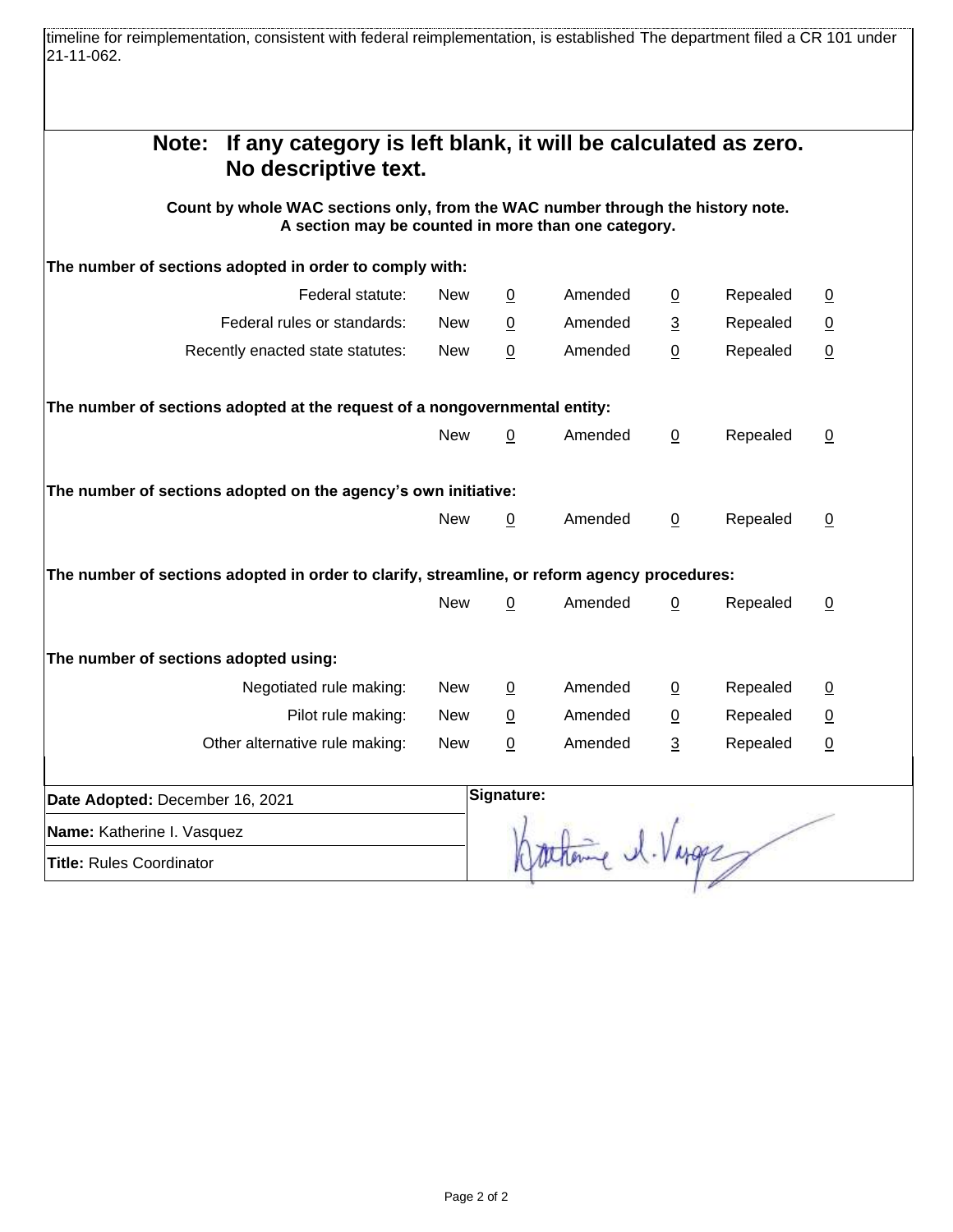AMENDATORY SECTION (Amending WSR 15-18-026, filed 8/25/15, effective 9/25/15)

**WAC 388-97-1915 PASRR requirements ((prior to admission of)) for**  new residents. ((Prior to every)) Within thirty days of admission ((of a new resident)), the nursing facility must:

(1) Complete a PASRR level I screening, or verify that a PASRR level I screening has been completed( $\sqrt{\frac{a}{m}}$  deny admission until that screening has been completed)).

(2) Require a PASRR level II evaluation, or verify that a PASRR level II evaluation has been ((completed)) requested when the individual's PASRR level I screening indicates that the individual may have serious mental illness and/or intellectual disability or related condition((, and deny admission until that evaluation has been completed, unless all three of the following criteria apply and are documented in the PASRR level I screening:

(a) The individual is admitted directly from a hospital after receiving acute inpatient care;

(b) The individual requires nursing facility services for the condition for which he or she received care in the hospital; and

(c) The individual's attending physician has certified that the individual is likely to require fewer than thirty days of nursing facility services)).

(3) ((Decline to admit any individual whose PASRR level II evaluation determines that he or she does not require nursing facility services or that a nursing facility placement is otherwise inappropriate.

(4))) Coordinate with PASRR evaluators to the maximum extent practicable in order to avoid duplicative assessments and effort, and to ensure continuity of care for nursing facility residents with a serious mental illness and/or an intellectual disability or related condition.

AMENDATORY SECTION (Amending WSR 15-18-026, filed 8/25/15, effective 9/25/15)

**WAC 388-97-1975 PASRR requirements after admission of a resi**dent. ((Following)) After the thirtieth day of a resident's admission, the nursing facility must:

(1) Review all level I screening forms for accuracy. If at any time the facility finds that the previous level I screening was incomplete, erroneous or is no longer accurate, the facility must immediately complete a new screening using the department's standardized level I form, following the directions provided by the department's PASRR program. If the corrected level I screening identifies a possible serious mental illness or intellectual disability or related condition, the facility must notify DDA and/or the mental health PASRR evaluator so a level II evaluation can be conducted.

(2) Record the evidence of the level I screening and level II determinations (and any subsequent changes) in the resident assessment in accordance with the schedule required under WAC 388-97-1000.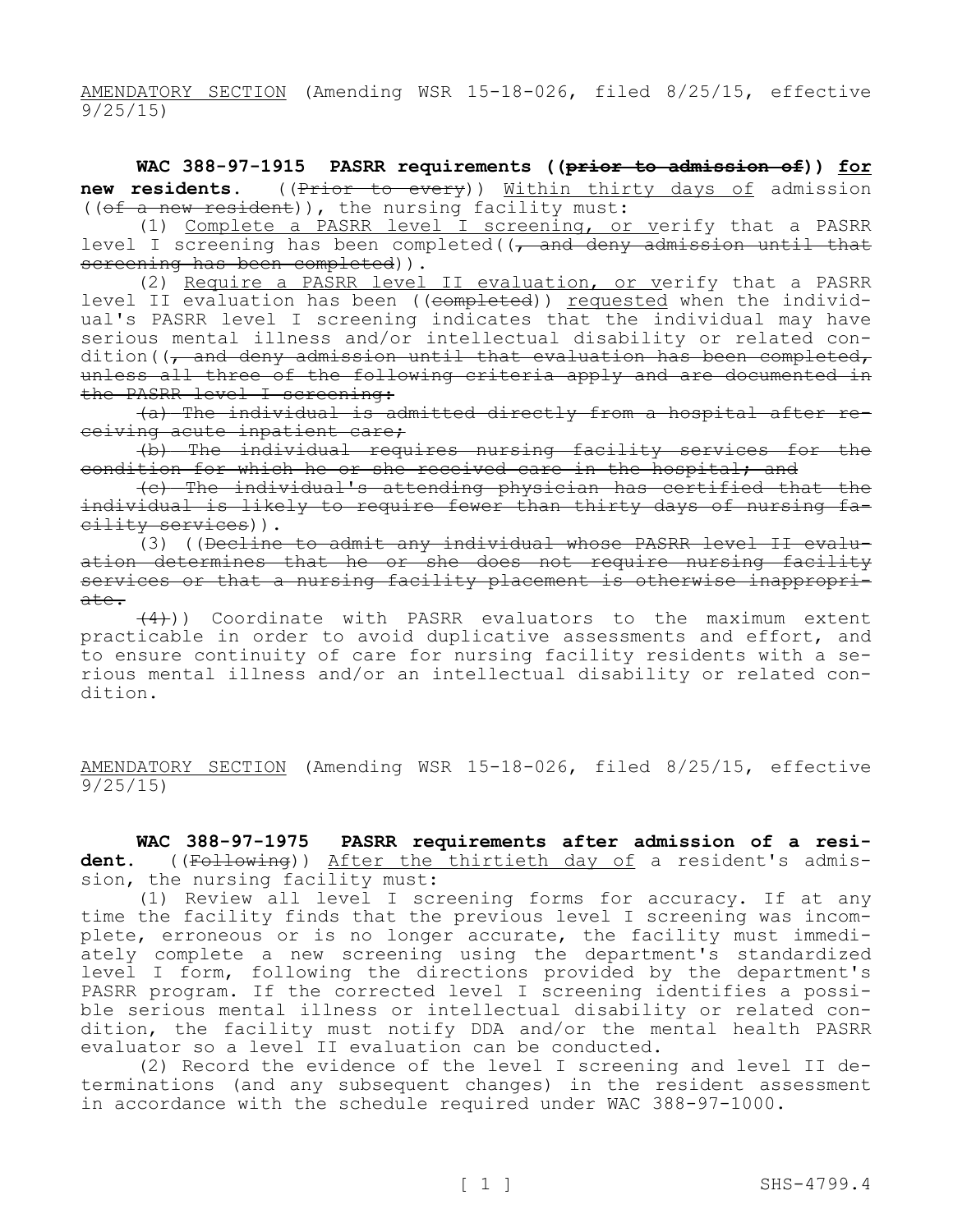(3) Maintain the level I form and the level II evaluation report in the resident's active clinical record.

(4) Immediately complete a level I screening using the department's standardized form if the facility discovers that a resident does not have a level I screening in his or her clinical record, following directions provided by the department's PASRR program. If the level I screening identifies a possible serious mental illness or intellectual disability or related condition, notify the DDA and/or mental health PASRR evaluator so a level II evaluation can be conducted.

(5) ((Notify the DDA and/or mental health PASRR evaluator when a resident who was admitted on an exempted hospital discharge appears likely to need nursing facility services for more than thirty days, so a level II evaluation can be performed. This notification must occur as soon as the nursing facility anticipates that the resident may require more than 30 days of nursing facility services, and no later than the twenty-fifth day after admission unless good cause is documented for later notification.

 $(6)$ )) Notify the DDA and/or mental health PASRR evaluator when a resident who was admitted with an advance categorical determination appears likely to need nursing facility services for longer than the period specified by DDA and/or the mental health PASRR evaluator, so that a full assessment of the individual's need for specialized services can be performed. This notification must occur as soon as the nursing facility anticipates that the resident will require more than the number of days of nursing facility services authorized for the specific advance categorical determination and no later than five days before expiration of the period (three days for protective services) unless good cause is documented for later notification.

 $((+7))$  (6) Immediately notify the DDA and/or mental health PASRR evaluator for a possible resident review when there has been a significant change in the physical or mental condition, as defined in WAC 388-97-1910, of any resident who has been determined to have a serious mental illness or intellectual disability or related condition. Complete a new level I screening for the significant change.

 $((+8))$  (7) Provide or arrange for the provision of any services recommended by a PASRR level II evaluator that are within the scope of nursing facility services. If the facility believes that the recommended service either cannot or should not be provided, the facility must document the reason(s) for not providing the service and communicate the reason(s) to the level II evaluator.

 $((+9))$  (8) Immediately complete a new level I screening using the department's standardized form if the facility finds that a resident, not previously determined to have a serious mental illness, develops symptoms of a serious mental illness, and refer the resident to the mental health PASRR evaluator for further evaluation.

 $((+10))$  (9) Provide services and interventions that complement, reinforce and are consistent with any specialized services recommended by the level II evaluator. The resident's plan of care must specify how the facility will integrate relevant activities to achieve this consistency and the enhancement of the PASRR goals.

 $((+11))$  (10) Discharge, in accordance with WAC 388-97-0120, any resident with a serious mental illness or intellectual disability or related condition who does not meet nursing facility level of care, unless the resident has continuously resided in the facility for at least thirty months and requires specialized services. The nursing facility must cooperate with DDA and/or mental health PASRR evaluator as it prepares the resident for a safe and orderly discharge.